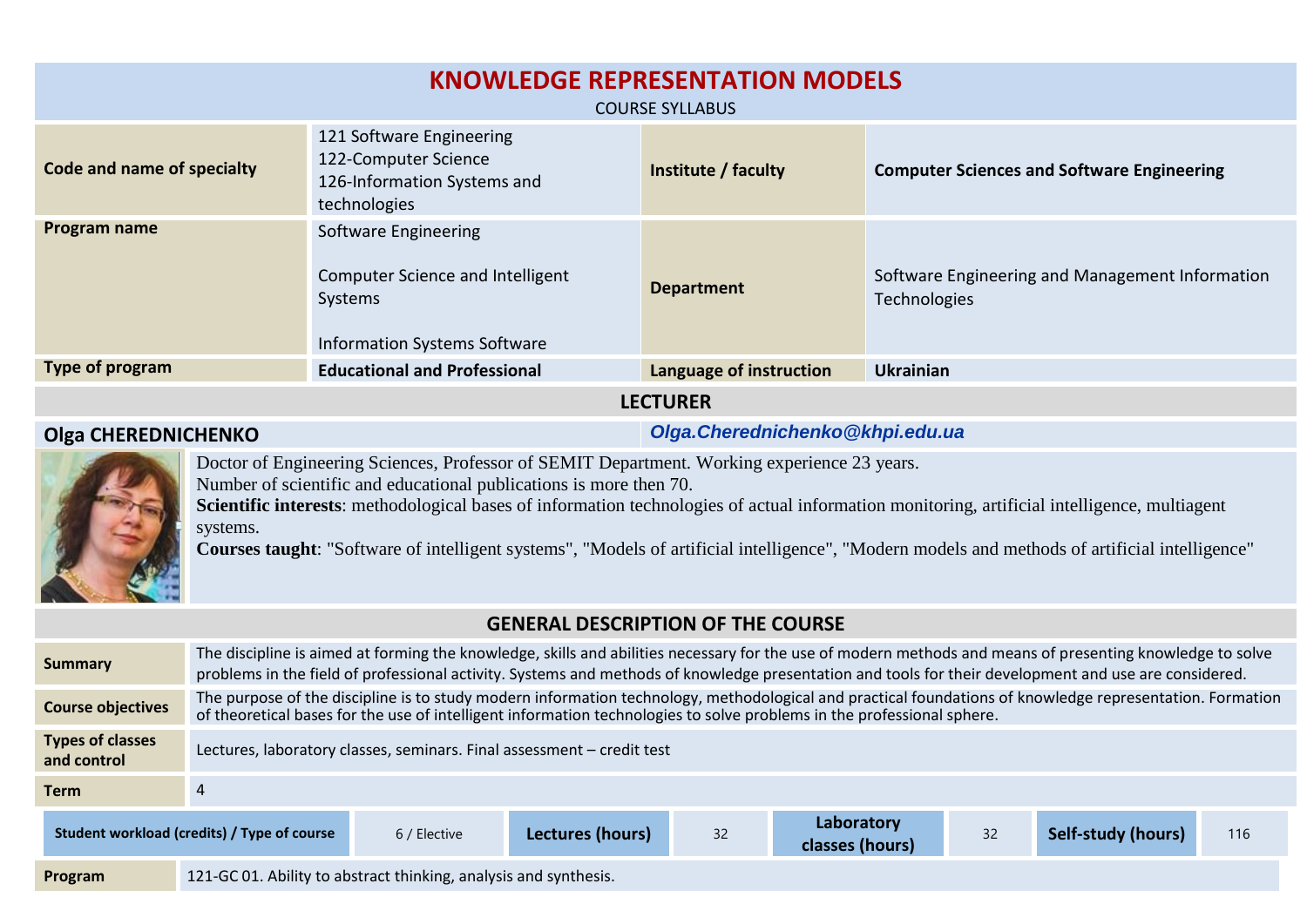| competences | 121-GC 02. Ability to apply knowledge in practical situations.                                                                                                                                                                                                                                                                                                                                                                                          |                                                                                                                                                          |                                                                                      |  |  |  |  |
|-------------|---------------------------------------------------------------------------------------------------------------------------------------------------------------------------------------------------------------------------------------------------------------------------------------------------------------------------------------------------------------------------------------------------------------------------------------------------------|----------------------------------------------------------------------------------------------------------------------------------------------------------|--------------------------------------------------------------------------------------|--|--|--|--|
|             | 121-GC 05. Ability to learn and master modern knowledge.                                                                                                                                                                                                                                                                                                                                                                                                |                                                                                                                                                          |                                                                                      |  |  |  |  |
|             | 121-GC 06. Ability to search, process and analyze information from various sources.                                                                                                                                                                                                                                                                                                                                                                     |                                                                                                                                                          |                                                                                      |  |  |  |  |
|             |                                                                                                                                                                                                                                                                                                                                                                                                                                                         | 121- PC20. Ability to apply fundamental and interdisciplinary knowledge to successfully solve software engineering                                       |                                                                                      |  |  |  |  |
|             | problems.                                                                                                                                                                                                                                                                                                                                                                                                                                               |                                                                                                                                                          |                                                                                      |  |  |  |  |
|             | 122-GC1. Ability to abstract thinking, analysis and synthesis.                                                                                                                                                                                                                                                                                                                                                                                          |                                                                                                                                                          |                                                                                      |  |  |  |  |
|             | 122-GC2. Ability to apply knowledge in practical situations.                                                                                                                                                                                                                                                                                                                                                                                            |                                                                                                                                                          |                                                                                      |  |  |  |  |
|             |                                                                                                                                                                                                                                                                                                                                                                                                                                                         | 122-GC3. Knowledge and understanding of the subject area and understanding of professional activity.                                                     |                                                                                      |  |  |  |  |
|             | 122-GC6. Ability to learn and master modern knowledge.                                                                                                                                                                                                                                                                                                                                                                                                  |                                                                                                                                                          |                                                                                      |  |  |  |  |
|             | 122-GC7. Ability to search, process and analyze information from various sources.                                                                                                                                                                                                                                                                                                                                                                       |                                                                                                                                                          |                                                                                      |  |  |  |  |
|             |                                                                                                                                                                                                                                                                                                                                                                                                                                                         | 122-PC6. Ability to think systematically, apply the systems analysis methodology to study complex problems of different nature, methods of formalization |                                                                                      |  |  |  |  |
|             | and solution of system problems with conflicting goals, uncertainties, and risks.<br>126-GC 1. Ability to abstract thinking, analysis and synthesis.<br>126-GC 2. Ability to apply knowledge in practical situations.<br>126-GC 3. Ability to understand the subject area and professional activity.<br>126-GC 5. Ability to learn and master modern knowledge.<br>126-GC 6. Ability to search, process and summarize information from various sources. |                                                                                                                                                          |                                                                                      |  |  |  |  |
|             |                                                                                                                                                                                                                                                                                                                                                                                                                                                         |                                                                                                                                                          |                                                                                      |  |  |  |  |
|             |                                                                                                                                                                                                                                                                                                                                                                                                                                                         |                                                                                                                                                          |                                                                                      |  |  |  |  |
|             |                                                                                                                                                                                                                                                                                                                                                                                                                                                         |                                                                                                                                                          |                                                                                      |  |  |  |  |
|             |                                                                                                                                                                                                                                                                                                                                                                                                                                                         |                                                                                                                                                          |                                                                                      |  |  |  |  |
|             |                                                                                                                                                                                                                                                                                                                                                                                                                                                         |                                                                                                                                                          |                                                                                      |  |  |  |  |
|             |                                                                                                                                                                                                                                                                                                                                                                                                                                                         | 126-PC 11. Ability to analyze, synthesize and optimize information systems and technologies using mathematical models and methods.                       |                                                                                      |  |  |  |  |
|             | <b>Learning outcomes</b>                                                                                                                                                                                                                                                                                                                                                                                                                                | <b>Teaching and learning methods</b>                                                                                                                     | <b>Forms of assessment</b><br>$l$ continuous assossment $CAC$ final assossment $CAC$ |  |  |  |  |

| Learning outcomes                                                                                                                                                                                                                                                              | Teaching and learning methods                                                                                                                                                                                                                                                                                                             | (continuous assessment CAS, final assessment FAS) |  |
|--------------------------------------------------------------------------------------------------------------------------------------------------------------------------------------------------------------------------------------------------------------------------------|-------------------------------------------------------------------------------------------------------------------------------------------------------------------------------------------------------------------------------------------------------------------------------------------------------------------------------------------|---------------------------------------------------|--|
| 121-PO05. Know and apply relevant mathematical<br>concepts, methods of domain, system and object-<br>oriented analysis and mathematical modelling for<br>software development.                                                                                                 | lectures, laboratory work, work in small groups,<br>brainstorming, presentations, independent work with<br>literary sources; methods of project-based learning and<br>challenge-based learning in the training laboratory<br>Innovation Campus of the Department of SEMIT NTU<br>"KhPI"; mixed forms of learning using distance platforms | Oral and written tests, credit test.              |  |
| 121- PLO17. Apply for the construction of intelligent<br>management systems theoretical and practical<br>foundations of modern management theory, design<br>intelligent systems using modern information processing<br>technologies and methods of computational intelligence. | lectures, laboratory work, work in small groups,<br>brainstorming, presentations, independent work with<br>literary sources; methods of project-based learning and<br>challenge-based learning in the training laboratory<br>Innovation Campus of the Department of SEMIT NTU<br>"KhPI"; mixed forms of learning using distance platforms | Oral and written tests, credit test.              |  |
| 126-PLO 4. Conduct a systematic analysis of design<br>objects and justify the choice of structure, algorithms and<br>methods of information transfer in information systems<br>and technologies.                                                                               | lectures, laboratory work, work in small groups,<br>brainstorming, presentations, independent work with<br>literary sources; methods of project-based learning and<br>challenge-based learning in the training laboratory<br>Innovation Campus of the Department of SEMIT NTU<br>"KhPI"; mixed forms of learning using distance platforms | Oral and written tests, credit test               |  |
| 126- PLO 6. Demonstrate knowledge of the current level<br>of information systems technology, practical skills of<br>programming and use of applied and specialized<br>computer systems and environments for their                                                              | lectures, laboratory work, work in small groups,<br>brainstorming, presentations, independent work with<br>literary sources; methods of project-based learning and<br>challenge-based learning in the training laboratory<br>Innovation Campus of the Department of SEMIT NTU                                                             | Oral and written tests, credit test               |  |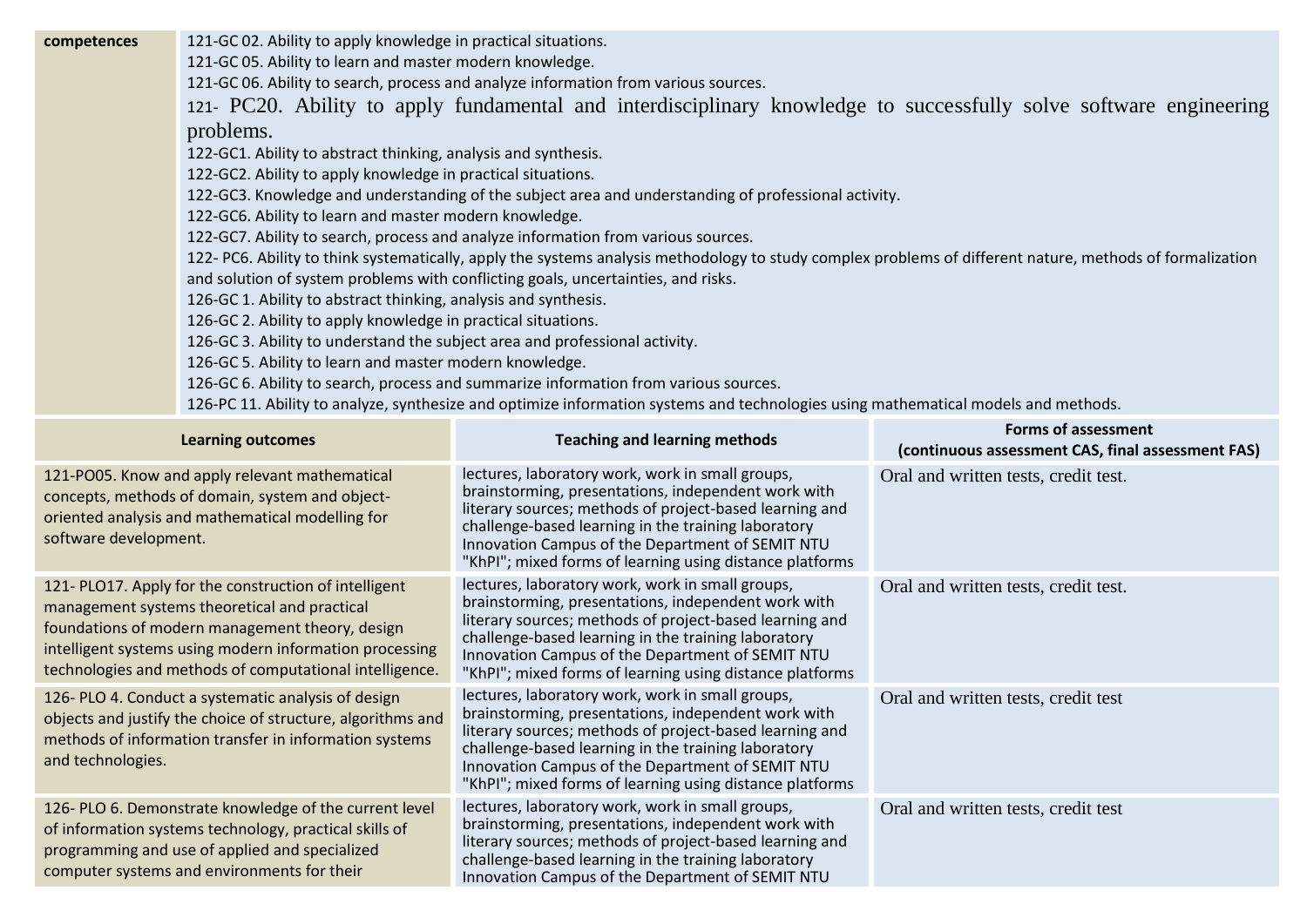# **ASSESSMENT AND GRADING**

|                         | core (points) for all types<br>of learning activities | <b>ECTS</b> grading<br>scale | The national grading scale                               |                                         | 100% Final assessment as a result of<br>credit test (40%) and Current assessment<br>$(60\%)$ . |
|-------------------------|-------------------------------------------------------|------------------------------|----------------------------------------------------------|-----------------------------------------|------------------------------------------------------------------------------------------------|
| Range                   | 90-100                                                | A                            | excellent                                                |                                         |                                                                                                |
| s of                    | 82-89                                                 | B                            |                                                          |                                         | 30% Final exam<br>70% Current assessment                                                       |
| points<br><b>corres</b> | 74-81                                                 | $\sqrt{ }$<br>U              | good                                                     | <b>Allocation</b><br>of grade<br>points |                                                                                                |
| pondi                   | 64-73                                                 | D                            | satisfactory                                             |                                         |                                                                                                |
| ng to<br>grades         | 60-63                                                 |                              |                                                          |                                         |                                                                                                |
|                         | 35-59                                                 | <b>FX</b>                    | Unsatisfactory (with the exam retake option)             |                                         |                                                                                                |
|                         | $0 - 34$                                              | F                            | Unsatisfactory (with mandatory repetition of the course) |                                         |                                                                                                |

**Course policy**

## **COURSE STRUCTURE AND CONTENT**

| Lecture 1 | Artificial intelligence as a scientific field.<br>The main areas of research. Expert systems<br>and their characteristics.                                                                      | Laboratory<br>work 1                                                                                           | Analysis of parameters<br>by which the level of<br>intelligence of complex<br>systems is estimated. |                                                                                                                                                                                                                                                                                                                                                                                                                         | Analysis of the reasons for the spread of intelligent control<br>systems.                                                                                                                                                                       |
|-----------|-------------------------------------------------------------------------------------------------------------------------------------------------------------------------------------------------|----------------------------------------------------------------------------------------------------------------|-----------------------------------------------------------------------------------------------------|-------------------------------------------------------------------------------------------------------------------------------------------------------------------------------------------------------------------------------------------------------------------------------------------------------------------------------------------------------------------------------------------------------------------------|-------------------------------------------------------------------------------------------------------------------------------------------------------------------------------------------------------------------------------------------------|
| Lecture 2 | History of artificial intelligence systems.<br>Differences between intelligent control<br>systems and traditional systems.                                                                      | Development of a<br>Laboratory<br>work 2-4<br>knowledge<br>representation model.<br>Search in the state space. |                                                                                                     | Basic classes of intelligent information systems.<br>Modern software and tools for creating artificial<br>intelligence systems.<br>Fuzzy sets and fuzzy logic. Examples of the use of fuzzy<br>logic.<br>Expert systems: purpose and principles of construction;<br>generalized architecture; classes of problems that are<br>solved with the help of expert systems.<br>History of artificial neural network creation. |                                                                                                                                                                                                                                                 |
| Lecture 3 | The concept of intelligent systems, basic<br>properties. Representation of knowledge as<br>a direction of research on artificial<br>intelligence. Modern models of knowledge<br>representation. |                                                                                                                | study<br>Self-                                                                                      |                                                                                                                                                                                                                                                                                                                                                                                                                         |                                                                                                                                                                                                                                                 |
| Lecture 4 | Data and knowledge. Distinctive features<br>of knowledge.                                                                                                                                       |                                                                                                                |                                                                                                     |                                                                                                                                                                                                                                                                                                                                                                                                                         | Principles of building expert systems<br>Random search method.                                                                                                                                                                                  |
| Lecture 5 | Languages of description and data<br>manipulation. Models of knowledge<br>representation in intelligent systems: a<br>comparative characteristic.                                               | Laboratory<br>work 5-8                                                                                         | Development of a<br>database of facts and<br>rules of the intelligent<br>system.                    |                                                                                                                                                                                                                                                                                                                                                                                                                         | Methods of building multiagent systems. Interaction of<br>agents in multiagent systems. Tools for building<br>multiagent systems.<br>Agent infrastructure: ontologies, communication<br>protocols, interaction protocols. Varieties of software |
| Lecture 6 | Representation of knowledge by means of<br>logic. Production model of knowledge<br>representation Frame model. Model of<br>knowledge representation in the form of a                            |                                                                                                                |                                                                                                     |                                                                                                                                                                                                                                                                                                                                                                                                                         | agents in the MAC: facilitators, mediators, brokers,<br>matchmakers, blackboards, local coordinators, etc.                                                                                                                                      |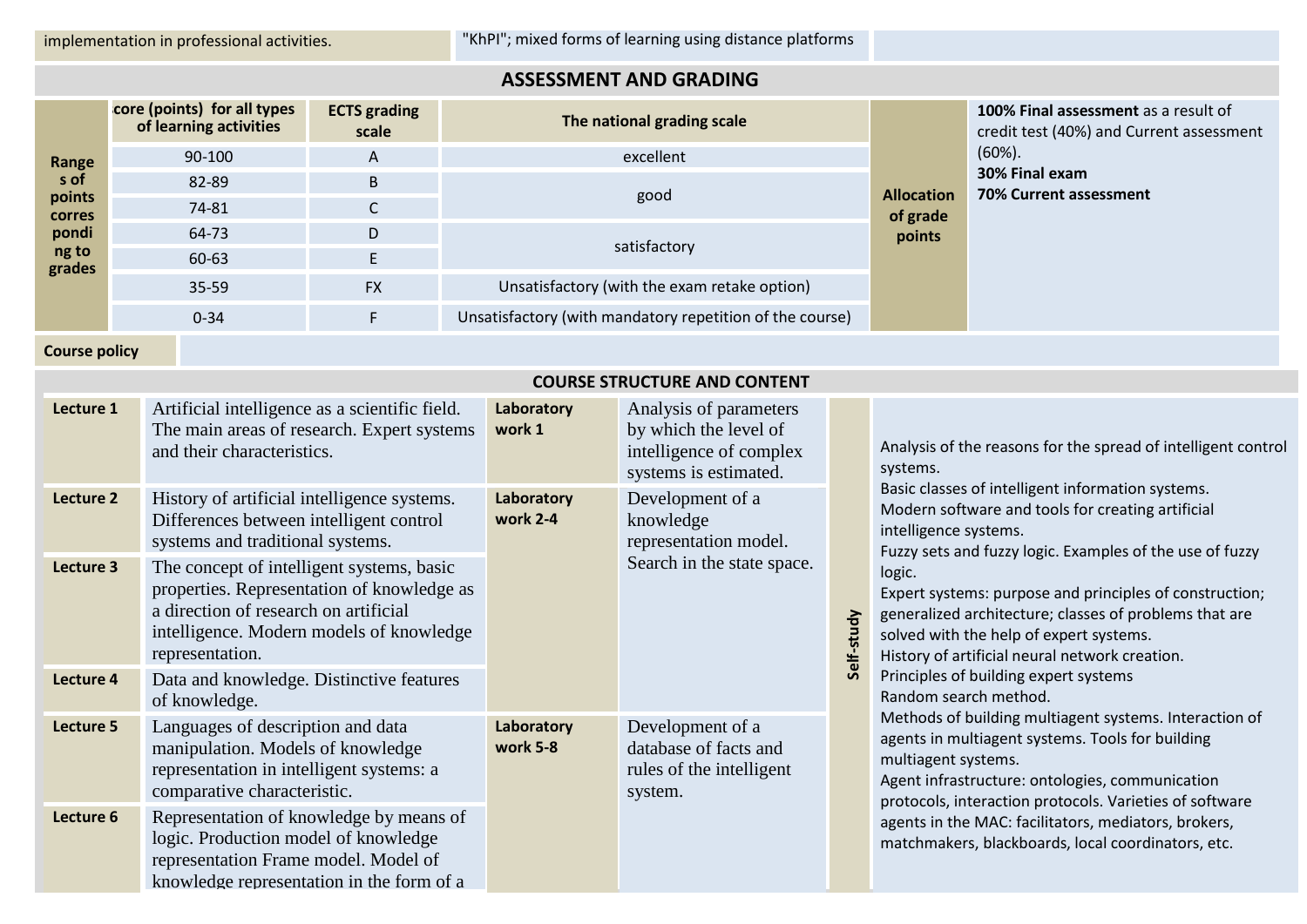|            | semantic network.                                                                                                                                                  |                          |                                                                                                                                                             |  |
|------------|--------------------------------------------------------------------------------------------------------------------------------------------------------------------|--------------------------|-------------------------------------------------------------------------------------------------------------------------------------------------------------|--|
| Lecture 7  | Presentation of knowledge by rules.<br>Product structure. Basic requirements for<br>the language of presentation of knowledge<br>of the intelligent system.        |                          |                                                                                                                                                             |  |
| Lecture 8  | Direct and inverse conclusion. Conflict<br>resolution. Analysis of the context of<br>application of rules.                                                         |                          |                                                                                                                                                             |  |
| Lecture9   | Frame concept. Features of frame<br>representation of knowledge. Basic<br>properties of Frames. Slots. Frame<br>systems.                                           | Laboratory<br>work 9-12  | Development of an<br>output algorithm.<br>Analysis of the<br>production model of                                                                            |  |
| Lecture 10 | Features of knowledge representation in<br>the form of a semantic network. Examples<br>of application. Comparative analysis of<br>knowledge representation models. |                          | knowledge<br>representation.                                                                                                                                |  |
| Lecture 11 | Models of knowledge representation based<br>on fuzzy logic. The concept of fuzzy<br>inference. Examples of typical fuzzy<br>conclusions. Fuzzy expert systems.     |                          |                                                                                                                                                             |  |
| Lecture 12 | Neural network model of knowledge<br>representation. The process of learning<br>neural networks. Reference data                                                    |                          |                                                                                                                                                             |  |
| Lecture 13 | Agents: concepts, properties and<br>classification.                                                                                                                | Laboratory<br>work 13-16 | Agent architecture and<br>its main components:                                                                                                              |  |
| Lecture 14 | Multiagent systems: essence, elements of<br>realization and advantages                                                                                             |                          | interface with the outside<br>world; components of<br>behavior; planning<br>components; components<br>responsible for<br>cooperation and<br>knowledge bases |  |
| Lecture 15 | Use of multiagent systems to solve<br>practical problems                                                                                                           |                          |                                                                                                                                                             |  |
| Lecture 16 | Models of knowledge representation and<br>knowledge base. Practical aspects of<br>knowledge base design. Perspective                                               |                          |                                                                                                                                                             |  |